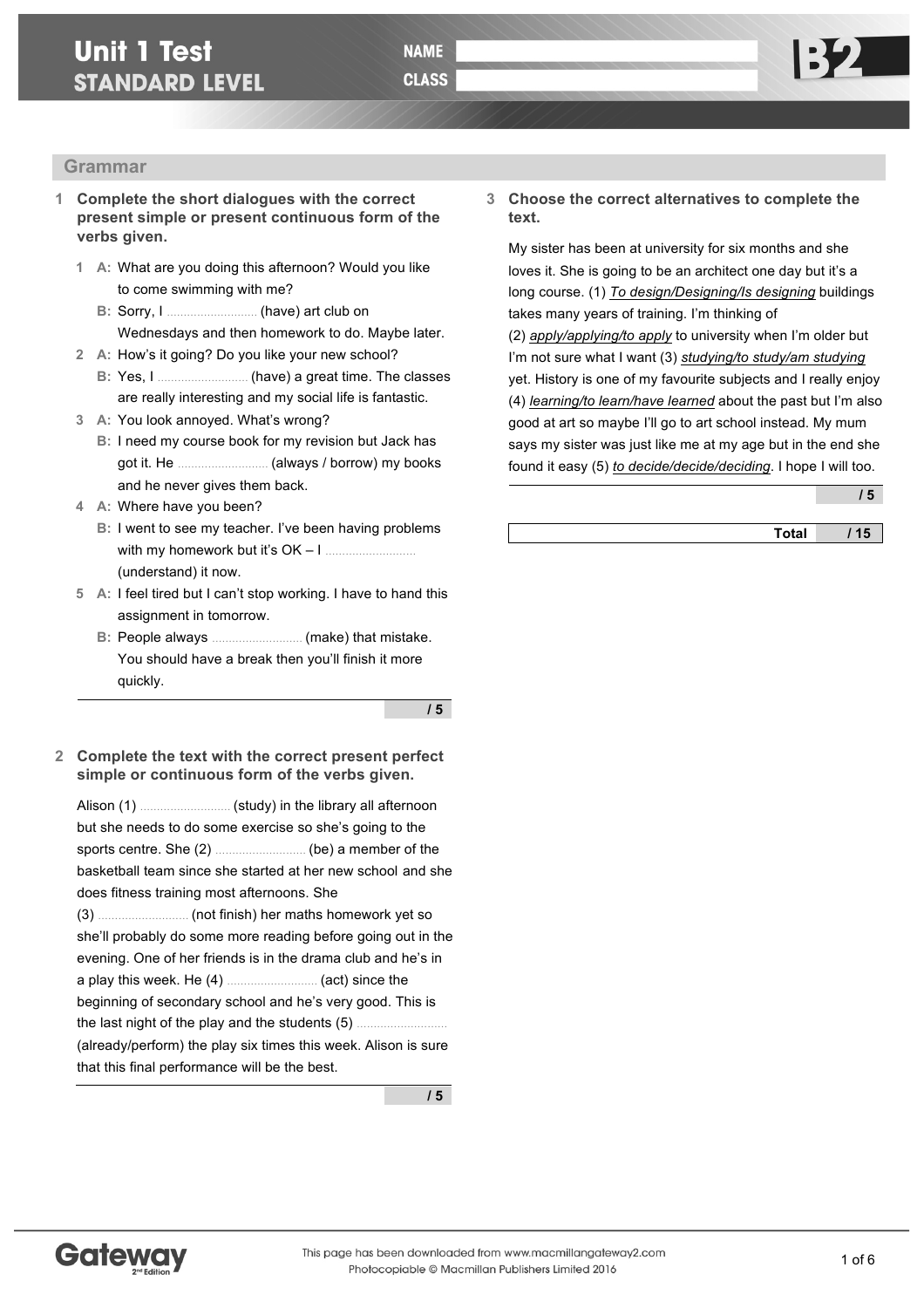## **Vocabulary**

**4 Complete the email with these words and phrases. There are two extra options.**

> continuous assessment • extracurricular activities facilities • grade • lectures • term • tutor

#### Hi Jan,

How's it going? Are you enjoying uni? I really like my course now. It was difficult at first and I wasn't sure how to organise my study time but I've got a really nice (1) ……………………… and she's helped me a lot. We have a lot of coursework to do this (2) ............................. We have exams at the end of the year but there is (3) …………………… too, so I have to work hard all the time to get good marks. I'm doing  $\left| \right|$  lots of (4)  $\ldots$  messes as well – playing hockey, singing in the choir, working on the student paper  $-$  and then there are all the social events. Sometimes it's hard to get up for (5) ……………………… at nine o'clock! Write soon and tell me how you're getting on. Sarah

**/ 5**

### **5 Complete the text with the correct form of the words given.**

My university is about two hundred miles from my home town so I live in a hall of (1) ……………………… (reside). I was a bit worried about living with so many students at first but it's great fun and I've made lots of new friends. I like being more (2) ……………………… (depend) too, but I'm not good at cooking so it's good to be able to get hot food when I need it. One problem is the noise. I've got exams soon and sometimes it's really (3) ……………………… (annoy). And having lots of people around can be a bit of a (4) ……………………… (distract). But we talked about how to prepare for the exams in my last (5) ……………………… (tutor) so I think I'll be OK. Everyone is going through the same thing so we can all help each other.

**/ 5**

## **6 Complete the text with the correct form of** *do* **or**  *make***.**

Tom has got an exam next week. He feels that he hasn't (1) ……………………… much progress since the last one but I told him not to worry. He usually gets really good marks and he's (2) ……………………… very well with his coursework. He has been spending a lot of time revising so I advised him to try (3) ……………………… some sport or something to help him relax. Kerry also (4) ……………………… some good suggestions to help him with his revision so I think he'll be OK. And we're going to help out by (5) ……………………… the dinner tonight. We'll all watch a DVD together afterwards, which should take his mind off things.

**/ 5**

**Total / 15**

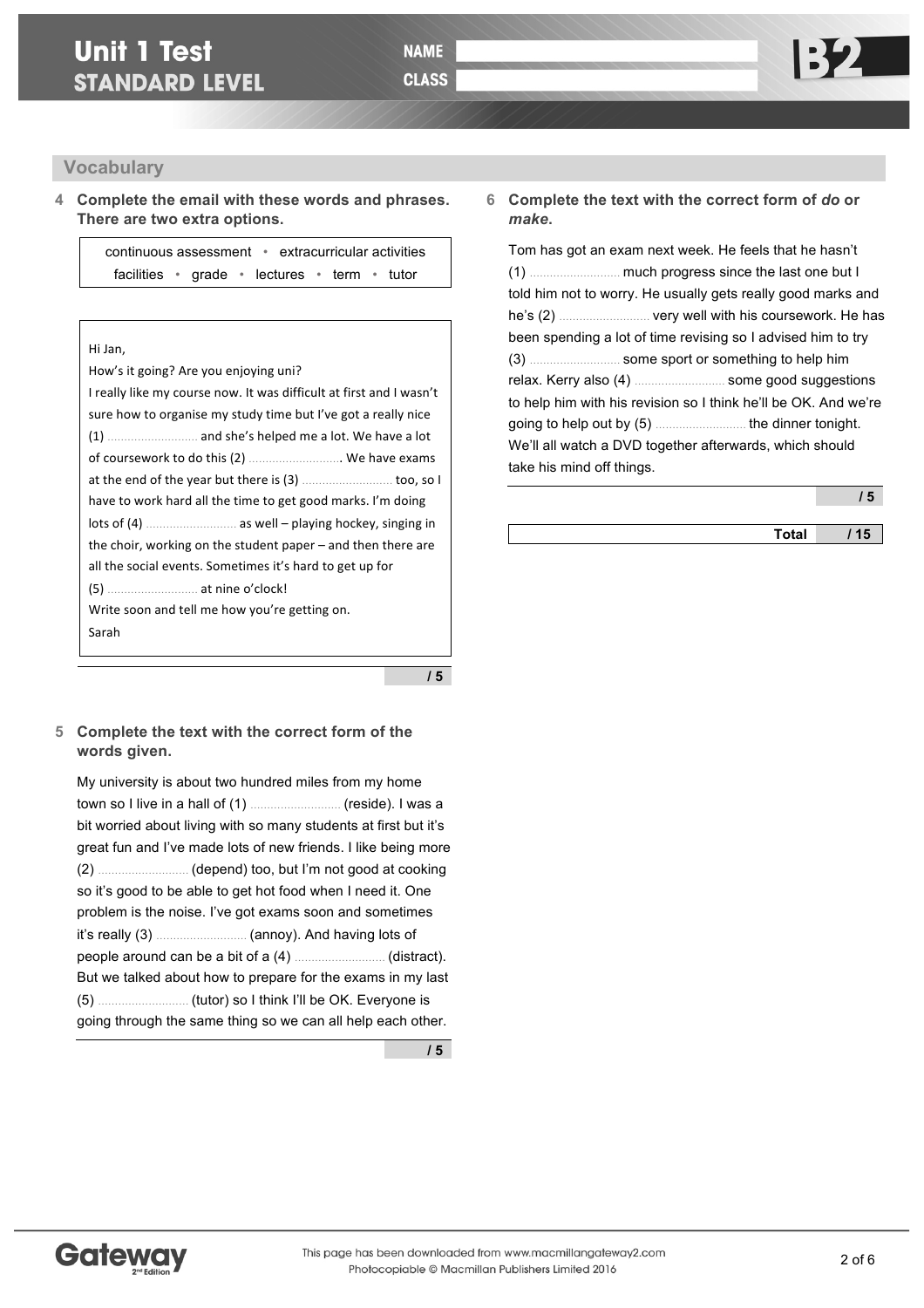**CLASS** 

## **Reading**

**7 Read the article about technology in the classroom. Six sentences have been removed from the article. Choose from the sentences A–G the one which fits each gap. There is one extra sentence.**

## **Technology in the classroom**

Technology plays a large part in the lives of most students today. (1) …………………… Handwritten essays are also becoming a thing of the past. Many schools equip their classrooms with computers for use during lessons, and students are expected to be computer literate at an early age. (2) **EXENDED** Therefore, school libraries are no longer as necessary as they once were. The world of learning is changing quickly and dramatically. But how far can technology go in education? Will teachers still be necessary in 10 or 20 years' time? Or will online teaching be the norm? Now, there's a thought!

In Denmark, the government is taking the use of computers in schools one step further. Computers are now being used in the exam room itself. (3) <u>……………………</u> Using computers in exams is not completely new for Danish students. They have been able to type up their exam essays on computers instead of writing them by hand for several years. However, now, under a new scheme, students in exams are allowed complete access to the Internet. (4) ……………………… The only thing they cannot do is communicate with anyone else online. So, no emailing or messaging while in the exam room.

Opponents of the idea point out that it is very difficult to ensure that all the computers are working at the same speed – or even working at all, which can only add to the stress for exam students. Then there are security concerns, with some people suggesting that using computers like this in exams opens the door to cheating. They say it is impossible to monitor the sites the students visit or any contact they may make with friends outside the exam room or even other students in the same exam. (5) ...............................They point out that exams these days are no longer about remembering facts and figures. They are about analysing things. Examination questions these days do not usually ask about when, who or what. They ask why and how. It's hard to cheat using the Internet on questions like this.

Surely, computers are such an important part of the learning process today that it is a natural step to use them in exams? Many people believe that it is only right that students should be tested with the same tools that they use to learn. For those worried about cheating, it's important to remember that in exams the students are under a lot of pressure and have to do a lot of things in a very short time. (6) ........................... Perhaps computer use in exams will become standard procedure in a few years' time. What do you think? We'd love to hear your views. Post a comment on our website.

- **A** However, supporters believe that we should trust the students.
- **B** In some schools, the need to use reference books has mainly been replaced by easy access to information online.
- **C** The rules say that they can go on any website they wish.
- **D** Students themselves are aware of the possible accusations of cheating.
- **E** There isn't really a lot of time to cheat.
- **F** Unsurprisingly, this is causing a fair amount of controversy.
- **G** More and more students have their own computers at home or even laptops, so that they can do online research for projects and assignments.

| 8 Read the article again. Complete the summary with one word in each gap. |  |  |
|---------------------------------------------------------------------------|--|--|

Technology is increasingly important in student life these days. Students use the Internet to (1). projects and assignments, and handwritten work is becoming a thing of the past. Some people even question the role of teachers and suggest that teaching (2) ……………………… could become more common in future. The Danish government has introduced a new scheme which permits the use of computers in (3). not just for writing, which has been permitted for a number of years, but to access the Internet as well. The only restriction is on (4) ……………………… online.

Those who oppose the measure are worried about equal access to the Internet and (5) ……………………… issues. They believe it could encourage cheating because of the difficulties involved in monitoring students' online activity. Supporters point to the change in the type of exams that students now do, with analysis replacing (6) ……………………… to challenge such arguments. Questions about how and why rather than facts and figures, make cheating less likely.

|              | 6   |
|--------------|-----|
| <b>Total</b> | 112 |



**/ 6**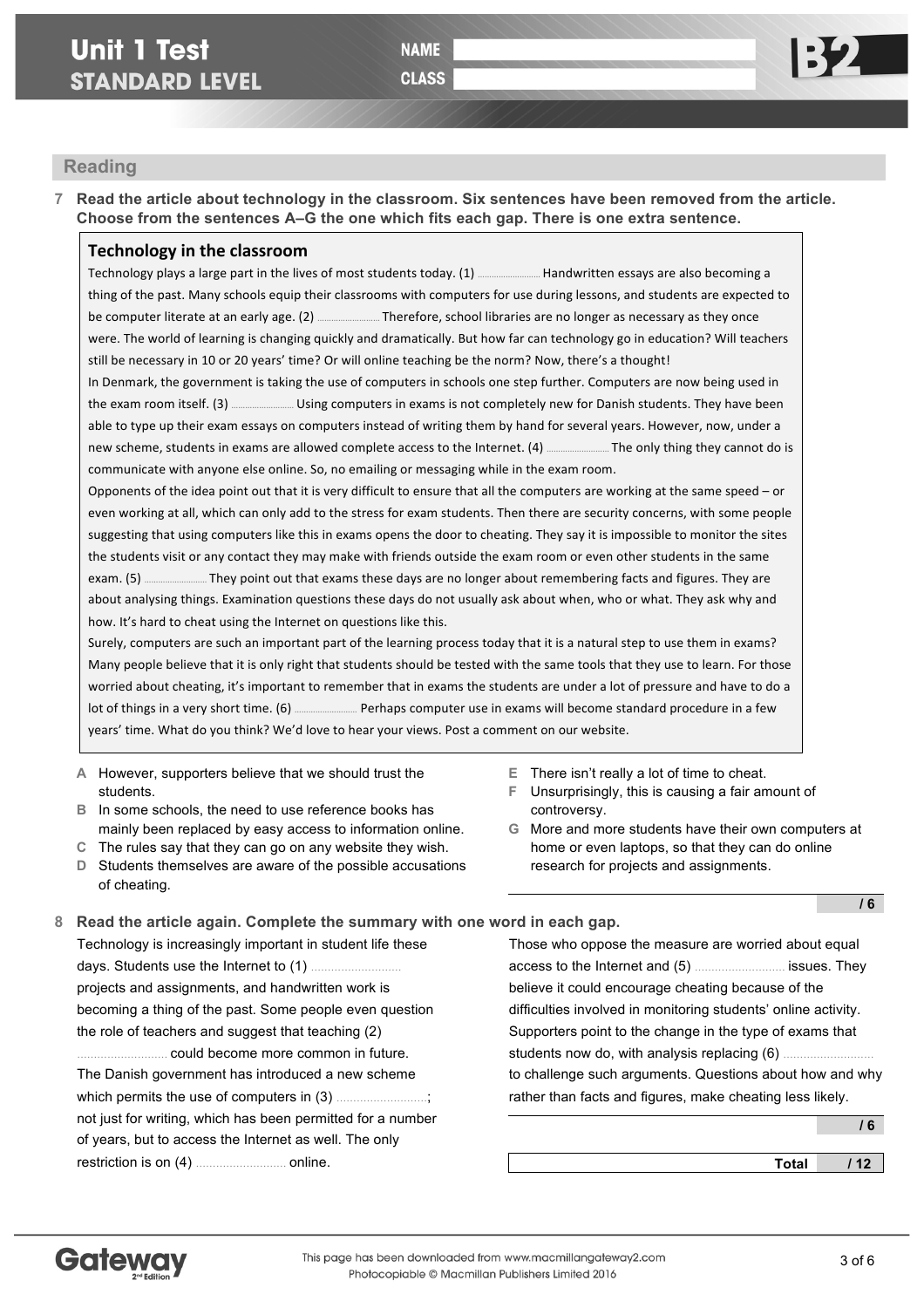- **9 Complete the second sentence so it means the same as the first, using the word given. Do not change the word given. Use between two and five words.**
	- **1** I last spoke to Dan on Friday. **SPOKEN**

Dan and I ……………………… Friday.

- **2** My sister never asks when she borrows my things. **ALWAYS**
	- My sister is ……………………… asking.
- **3** Have you succeeded in finishing your assignment? **MANAGED**
	- Have ……………………… your assignment?
- **4** Nobody arrived at the lecture before Sarah. **FIRST**
	- Sarah ……………………… at the lecture.
- **5** My tutor started working here ten years ago. **FOR**

My tutor ……………………… ten years.

**6** I would like to study history.

#### **INTERESTED**

I'm ……………………… history.

**7** I did my homework last night so I can play football today. **ALREADY**

I ……………………… my homework so I can play football today.

**8** 'It's true. I did copy parts of my essay,' said Tim. **ADMITTED**

Tim ……………………… parts of his essay.

**/ 8**

## **Listening**

**10 Listen to five people talking about going to university. Match the speakers (1–5) with the statements (A–F). There is one extra statement.**

| Speaker 1        |  |  |  |  |  |  |  |  |  |  |   |  |
|------------------|--|--|--|--|--|--|--|--|--|--|---|--|
| <b>Speaker 2</b> |  |  |  |  |  |  |  |  |  |  |   |  |
| <b>Speaker 3</b> |  |  |  |  |  |  |  |  |  |  |   |  |
| <b>Speaker 4</b> |  |  |  |  |  |  |  |  |  |  |   |  |
| <b>Speaker 5</b> |  |  |  |  |  |  |  |  |  |  | . |  |

- **A** The speaker is happy with his/her decision for the moment.
- **B** The speaker is copying a family member.
- **C** The speaker changed his/her attitude to studying.
- **D** The speaker is doing better than his/her friends.
- **E** The speaker has the same hopes as his/her parents.
- **F** The speaker is now doing what he/she always wanted.

**/ 5**

- **11 Listen again and complete the sentences with one word in each gap.**
	- **1** In his final exams, Speaker 1 got good ……………………… .
	- **2** Some of Speaker 2's friends were tired of ……………………… so they didn't apply for university.
	- **3** Speaker 3 thinks that going to university is worth all the hard ……………………… .
	- **4** It was necessary for Speaker 4 to get a student ……………………… to pay for university.
	- **5** Speaker 5 wants to repeat his cousin's success with his ……………………… at university.

|              | ' 5 |
|--------------|-----|
| <b>Total</b> | 10  |

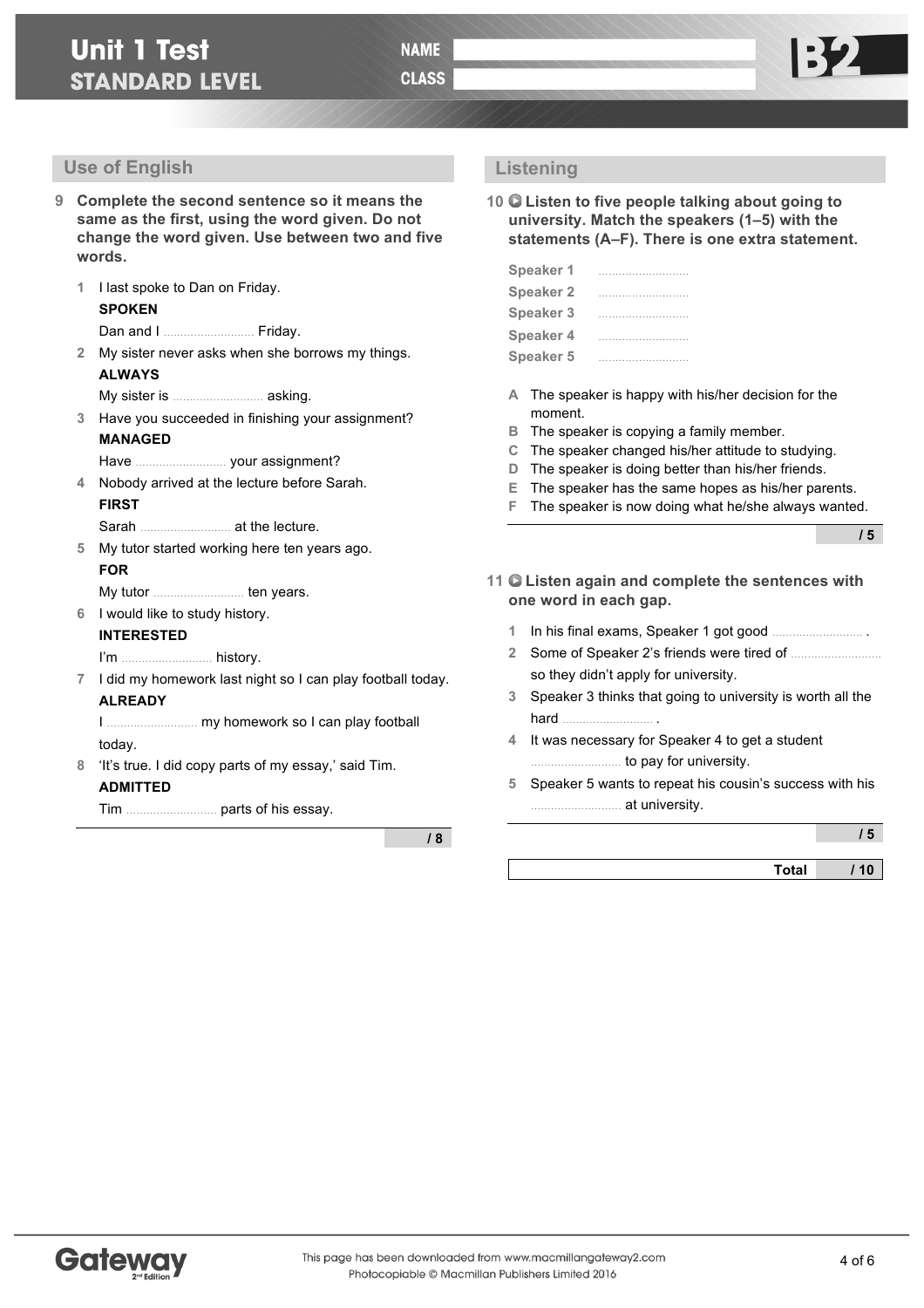# **Unit 1 Test STANDARD LEVEL**

**CLASS** 

## **Writing**

**12 Read the email from your friend, Mark, and write a reply. Remember to answer all his questions.**

### Hi Tom,

I hope you're enjoying university life! You've been there three months now. As we arranged, I'm coming up to stay with you next weekend. I just wanted to check a few things. I'm seeing your parents tomorrow, so is there anything you'd like me to bring you from home? Also I'm not too sure where to meet you and when. Remember, I'm getting the 3.15 train from Tashworth and it usually takes about two hours. Do I need to get a taxi when I get to Cambridge or is it quick to walk to your place?

I'm really looking forward to seeing you. It seems ages since you left. Have you arranged anything for the weekend or shall we just decide what we want to do when I come? Is there much to do in Cambridge? I've never been there. All the best.

**………..……..………..……..………..……..………..……..………..……..………..……….…………..……..………..……..………..……..………..……..………..……..………..……….……**

**………..……..………..……..………..……..………..……..………..……..………..……….…………..……..………..……..………..……..………..……..………..……..………..……….…… ………..……..………..……..………..……..………..……..………..……..………..……….…………..……..………..……..………..……..………..……..………..……..………..……….…… ………..……..………..……..………..……..………..……..………..……..………..……….…………..……..………..……..………..……..………..……..………..……..………..……….……**

**………..……..………..……..………..……..………..……..………..……..………..……….…………..……..………..……..………..……..………..……..………..……..………..……….…… ………..……..………..……..………..……..………..……..………..……..………..……….…………..……..………..……..………..……..………..……..………..……..………..……….…… ………..……..………..……..………..……..………..……..………..……..………..……….…………..……..………..……..………..……..………..……..………..……..………..……….……**

**………..……..………..……..………..……..………..……..………..……..………..……….…………..……..………..……..………..……..………..……..………..……..………..……….…… ………..……..………..……..………..……..………..……..………..……..………..……….…………..……..………..……..………..……..………..……..………..……..………..……….…… ………..……..………..……..………..……..………..……..………..……..………..……….…………..……..………..……..………..……..………..……..………..……..………..……….……**

Mark

You should tell him:

- what you want him to bring you from home.
- where and when you want to meet him.
- what you could do together in Cambridge.
- what your plans are for the weekend.

Use some of these phrases:

- Thanks for your last email.
- It was great to hear from you.
- Sorry I haven't written for a long time.
- How are you? / How are things?
- What have you been doing?
- By the way ... / Anyway, ...
- Bye for now. / All the best.

### **Write 190–220 words.**

**/ 10**